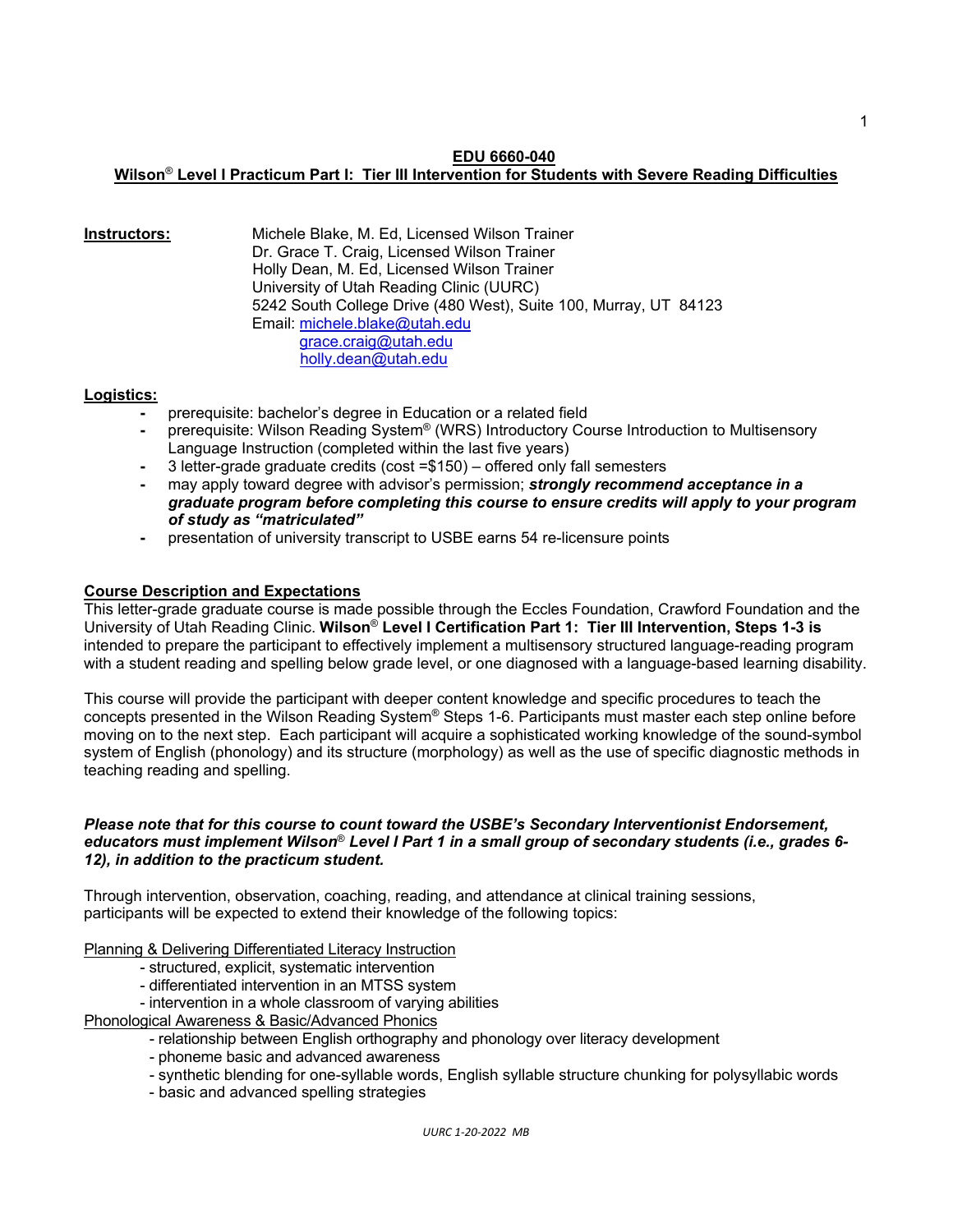- instructional routines for decoding, encoding, and high frequency words

# Text Fluency

- use of decodable text and enriched text
- purpose for reading
- building rate, accuracy & prosody
- echo reading, choral reading, partner reading, solo reading
- tracking in text for accuracy and prosody

#### Vocabulary

- academic vocabulary across content areas
- word level instruction for moving words into oral language

### Comprehension

- appropriately challenging text
- making meaning in decodable and enriched text
- comprehension strategies as related to text structure
- building/activating background knowledge

*NOTE: Successful completion of the Wilson*® *Level I Practicum and the WRS*® *Intensive Instruction for the Non-Responsive Reader: Online Course (Steps 1-6) will result in Wilson Reading System*® *Level I Certification. The Wilson Reading System*® *Level I Certification is a nationally recognized program that prepares teachers to succeed with students who require intensive instruction.* 

## **Working with Minors: Your Background Check & Youth Protection Training**

You are reminded that you should be a positive role model for minors and conduct yourself in a respectful, honest, and caring manner. You may not engage in abusive conduct or speech toward a minor or any conduct or speech of a sexual nature.

All persons taking our courses and/or working with our students are required to provide the UURC with documentation of a cleared criminal background check. You may provide this documentation to the UURC via email, land mail, or by bringing it to the office. START THIS PROCESS AS SOON AS POSSIBLE; IT MAY TAKE WEEKS TO COMPLETE!

- a. If you are **practicing educator**, it is likely that you have already completed this process and have a record of such on the USBE CACTUS system. Visit the following website to view your records and obtain documentation: [https://www.uen.org/cactus/logon.do.](https://www.uen.org/cactus/logon.do) If the CACTUS system states that you that you do not need a background check at this time, please provide the UURC with that CACTUS message, and a copy of your current Utah educator license.
- b. If you are a **University of Utah student**, you should use the USBE Online License System because USBE clearance within the last 3 years is required for all University of Utah education coursework (e.g., EDU 1010, admittance to the teacher certification programs). Instructions are provided at [https://uite.utah.edu/students/background-check/.](https://uite.utah.edu/students/background-check/)

You must also complete the U of U Youth Protection Training prior to working with students. This training may be completed on-line: contact [youthprotection@utah.edu](mailto:youthprotection@utah.edu) and you will be directed as to how to proceed.

## *Persons who have not completed these requirements by the first day of clinic will not be allowed to register for this course and will not receive credit for the course.*

# **Wilson Reading System® Intensive Instruction for the Non-Responsive Reader: Online Course, Part 1:**

**Steps 1-3** presents in detail the multisensory structured language instruction that is required for teaching students beyond grade two with significant word-level deficits who are unresponsive to previous instruction. It provides practical application of reading research, with particular emphasis on phonological awareness, phonics and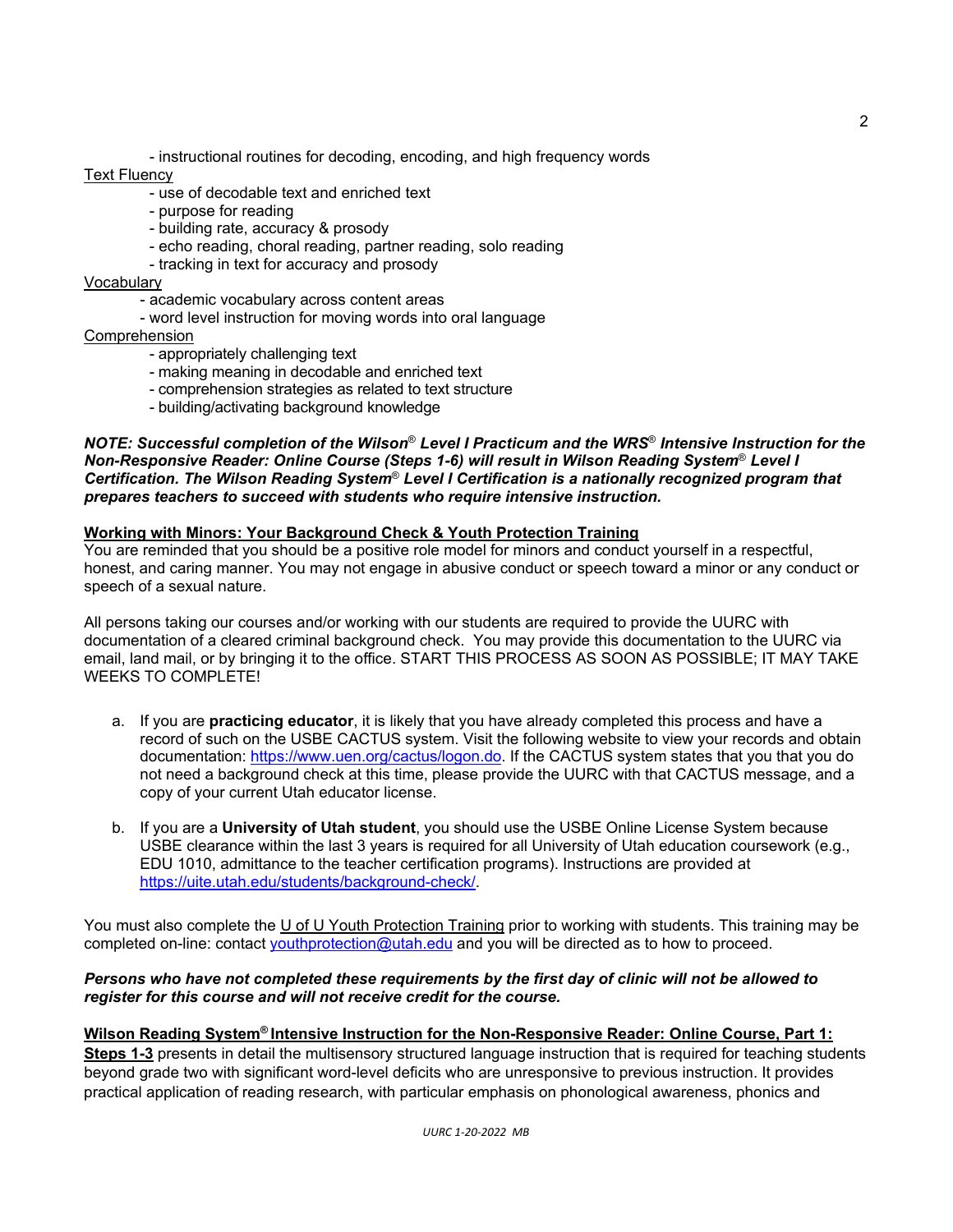spelling at the beginning levels of decoding and encoding. It also provides specific procedures to teach the concepts presented in the Wilson Reading System® Steps 1-6, as well as additional topics on diagnostic teaching and differentiating instruction through pacing, high frequency word instruction, vocabulary, and fluency instruction, dyslexia, listening and reading comprehension strategies, use of differentiated texts, and handwriting.

A multiple-choice assessment will need to be completed after each section of the online course. **A score of 80% or higher is required** in order for the participant to proceed to the next section of the course. Participants should be fully prepared to take the assessment (25 questions) prior to clicking on the assessment. Participants will not be allowed to exit the test once they begin the assessment. Participants can take the assessments multiple times in order to receive a passing grade (80%), however their first earned assessment scores will determine their grade in this course.

Required Participant Materials: High-speed internet and required hardware, WRS® Intensive Instruction for the Non-Responsive Reader: Online Course (Steps 1-6), and WRS® Introductory Kit – Steps 1-6

# **Online Course Part 1 Requirements**

- Completion of Steps 1-3 online course modules, including videos, activities, and required reading
- Score of 80% on each module assessment
- Topics I, Steps 1-3

# **On-line Course Outcomes (Course hours: 45)**

- Demonstrate an understanding of the research base for multisensory structured language teaching
- Demonstrate an understanding of the necessary principles of instruction used to teach students with a language-based learning disability
- Demonstrate an understanding of the nature of dyslexia
- Demonstrate an understanding of the factors involved in the acquisition of literacy skills
- Demonstrate an understanding of the instruction and importance of transcription skills
- Know word structure including phonemes and associated graphemes, syllables, syllabication rules, morphemes, schwa, etc.
- Demonstrate an understanding of variances in children's vocabulary acquisition as well as learning expectations
- Know the importance of core and academic (general and domain-specific) vocabulary, and understand research-based instructional methods for all students, including ELLs
- Know how to appropriately select and teach vocabulary within an MSL lesson
- Know the importance of fluency as well as contributing factors to its development
- Demonstrate an understanding of differentiation of fluency instruction for students with significant deficits
- Identify graphic organizers for varied types of informational texts (description, compare-contrast)
- Know the importance of oral language comprehension and explain how to differentiate instruction with individuals as indicated by their cognitive profiles
- Identify the instructional implications associated with different cognitive skill deficits

# **Practicum Course Outcomes (Course hours: 65)**

- Demonstrate an understanding of language concepts through accurate teaching with multisensory procedures (Steps 1-6)
- Demonstrate mastery with the WRS® Lesson Plan procedures through Step 4.2 (documented by Wilson® Trainer)
- Complete and submit pretesting report
- Complete and submit a practicum student report with practicum student posttesting results, after a minimum of 65 lessons and achievement of Step 4.2
- Demonstrate student success and mastery of decoding/encoding skills through Step 4.2 (documented by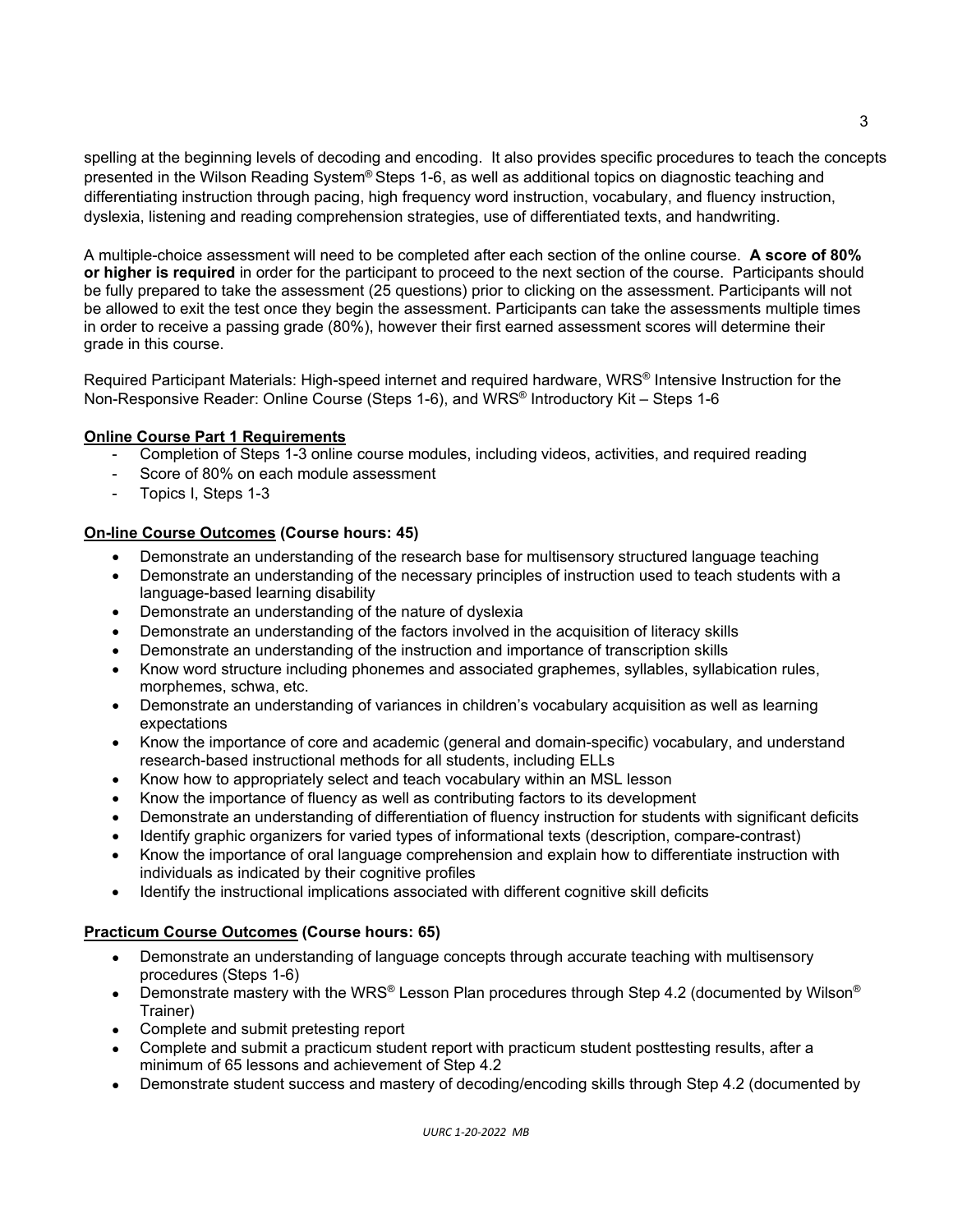Wilson Trainer)

- Develop a teacher and student notebook and students' written work in accordance with WLT<sup>®</sup> program standards
- Complete five observations for the assessment of direct, multisensory teaching and lesson procedures for 95 elements. Using a scoring rubric (1-4), the participant must receive a 3 or higher on final observation.

| <b>Grades</b> | <b>Points</b>   | <b>Explanation</b>                          |
|---------------|-----------------|---------------------------------------------|
|               |                 |                                             |
| A             | 4.0 / 100-95    | Excellent performance, superior achievement |
| А-            | $3.7/94-89$     |                                             |
| B+            | $3.3/88 - 86$   | Good performance, substantial achievement   |
| B             | $3.0 / 85 - 83$ |                                             |
| B-            | $2.7/82 - 77$   |                                             |
| $C+$          | $2.3/76 - 74$   | Standard performance and achievement        |
| C             | $2.0/73 - 71$   |                                             |
| $C -$         | $1.7/70-68$     |                                             |
| F             | $0.0 / 67 - 00$ | Unsatisfactory performance & achievement    |

# **Required Texts & Materials**

- **WRS**® **Introductory Set (Steps 1-6), 4th Edition,** which includes Instructor Manual Steps 1-6, Student Readers Steps 1-6, Rules Notebook, Student Notebook, Dictation Book, Sampling of Steps 1-6 Word Cards, High Frequency Words, Word Element & Syllable Cards, Magnetic Journal & Magnetic Tiles, Letter-Sound Cards, WADE Assessment, End of Step Assessment Materials, one set per educator **Item#: W4INTROSET, ISBN# 978-1-56778-648-4.**)

\*Visit Wilson Language Training® online store *https://store.wilsonlanguage.com/* for current item prices. For ordering assistance contact WLT® Customer Support at 800.899.8454.

*-* Access to the **Word Identification and Spelling Test (\*WIST)**, available from Wilson Language Training® or ProEd. Although copies of the WIST are available for loan from the UURC, we recommend that if you are a significant driving distance from Murray you purchase at least one WIST kit for your district or school.

**-** high-speed internet and related hardware

*Web*-based only - *flexible document camera*. Examples include:

- HUE. Approx. \$100. Can be purchased from [Hue HD](https://huehd.com/) or [Amazon](https://www.amazon.com/HUE-Document-Camera-Windows-Chrome/dp/B00U7LV3UI/?keywords=HUE+Document+camera+windows+clue) (price and availability subject to change).
- IPEVO High-Definition USB Document Camera. Approx. \$100. Can be purchased from <https://www.ipevo.com/products/v4k>

\* These are only intended as suggestions. Other stores may also have similar cameras.

# *Wilson*® *Level I Online Course Required Reading – Topics I*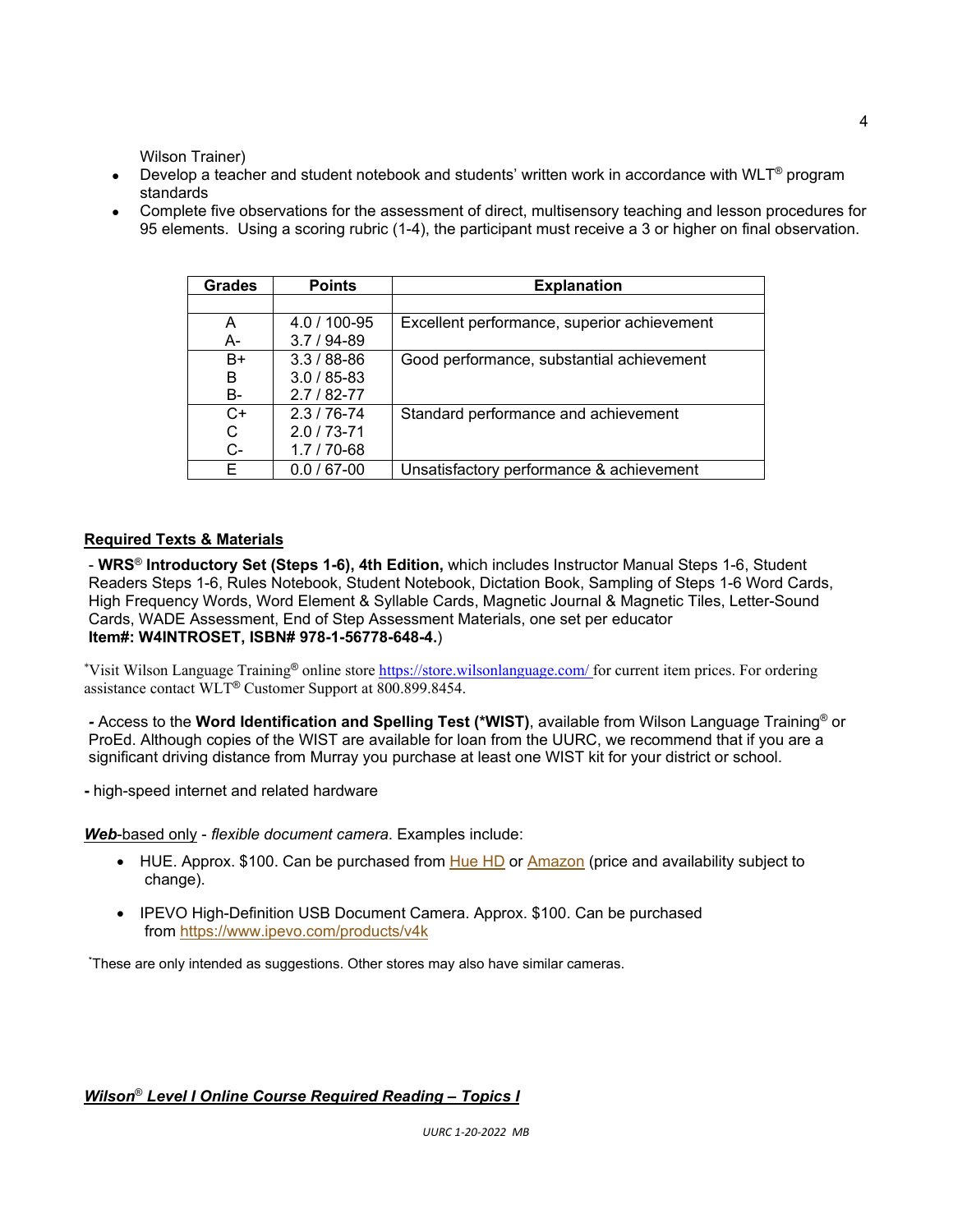### -*Diagnostic Teaching:*

Sawyer, D.J., & Jones, K.M. (2009). *Testing and evaluation.* [Fact Sheet]. Baltimore, MD: The International Dyslexia Association. Retrieved from<https://app.box.com/s/43120w87h73lf16623erio4eifbhl66t>

#### -*Differentiating Instruction: Pacing and Progression through WRS Curriculum:*

 Heritage, M. (2007). Formative Assessment: *What do teachers need to know and do? Phi Delta Kappan,* 89(2). 140-145. Retrieved from [http://easlinstitute.org/wp-content;uploads/Heritage\\_formative\\_assessment.pdf](http://easlinstitute.org/wp-content;uploads/Heritage_formative_assessment.pdf)

 National Center on Response to Intervention. (n.d.). *Common progress monitoring omissions: Planning and practice.* Washington, DC: Author. Retrieved from

<http://www.rti4success.org/sites/default/files/RTI%20ProgressMonitoringBrief1-Planning%20and%20Practice.pdf>

#### -*High Frequency Sight Word Instruction:*

No Articles

### -*Vocabulary:*

 Hart, B. & Risley, T.R. (1995). The early catastrophe: The 30 million word gap by age 3. In *Meaningful differences in the everyday experience of young American children.* Baltimore, MD: Brookes Publishing. Retrieved from [http://www/aft.org/ae/spring2003/hart\\_risley](http://www/aft.org/ae/spring2003/hart_risley)

 Lehr, F.,Osborn, Jl, Hebert, E.H. (2004). *Research-based practices in early reading series: A focus on vocabulary.* Honolulu, HI: Pacific Resources for Education and Learning. Retrieved from <http://files.eric.ed.gov/fulltext/ED483190.pdf>

#### -*Fluency:*

•WRS<sup>®</sup> Steps 1-6 / Fluency handout: WRS<sup>®</sup> Steps 1-6 Fluency (found on the online course) \*Page 2-12 Wilson/Fluency Basic® Instructor Guide: Fluency Instructor Guide Introduction (found on the online course)

### *Wilson Level I Practicum Course Reading*

 LD Online, (2018). Understanding and Assessing Fluency. Washington, DC: WETA. Retrieved from <http://www.ldonline.org/article/27091>

 Ganschow, L., & Schneider, E. (2012). *At-risk students and the study of foreign language in school.* [Fact Sheet]. Baltimore, MD: The International Dyslexia Association. Retrieved from <https://app.box.com/s/1bg6ujdpw20xirpllenxfqi0zxst4h1o>

 Rinaldi, C, Baker, D., & Higgins Averill, O. (2013). *The nexus of Response to Intervention (RtI) and the identification of specific learning disabilities (SLD): Guidelines for district-level implementation.* [Research Brief].Waltham, MA: Urban Special Education Leadership Collaborative. Retrieved from <https://www.urbancollaborative.org/files/nexusbrief.9-3.final> 0.pdf

 Chase, C.A. & Saddle, P. (2013). *Transitioning from high school to college: Help for students with learning disabilities.* [Fact Sheet]. Baltimore, MD: The International Dyslexia Association. Retrieved from <https://app.box.com/s/fqf4o5h0gz7dnts50vezw4c689d702h5>

 Wilson, B.A. (2014). *Common core state standards and students with disabilities.* [Fact Sheet].Baltimore, MD: The International Dyslexia Association. Retrieved from<https://app.box.com/s/jair7syzv0nb9muhhavmy3pyijfl0994>

 Wilson Language Training Corporation. (2014). *Wilson reading system alignment to common core state standards: English language arts.* Oxford, MA: Author. WRS Alignment to CCSS

# \*\*Recommended\* -

 Blachman, B. (1997). *Foundations of reading acquisition and dyslexia: Implications for early intervention*. Mahwah, NJ: Erlbaum.

Birsh, J.R. (2005). *Multi-Sensory Teaching of Basic Language Skills.* Baltimore, MD: Brookes Publishing.

#### **PRACTICUM COURSE SCHEDULE**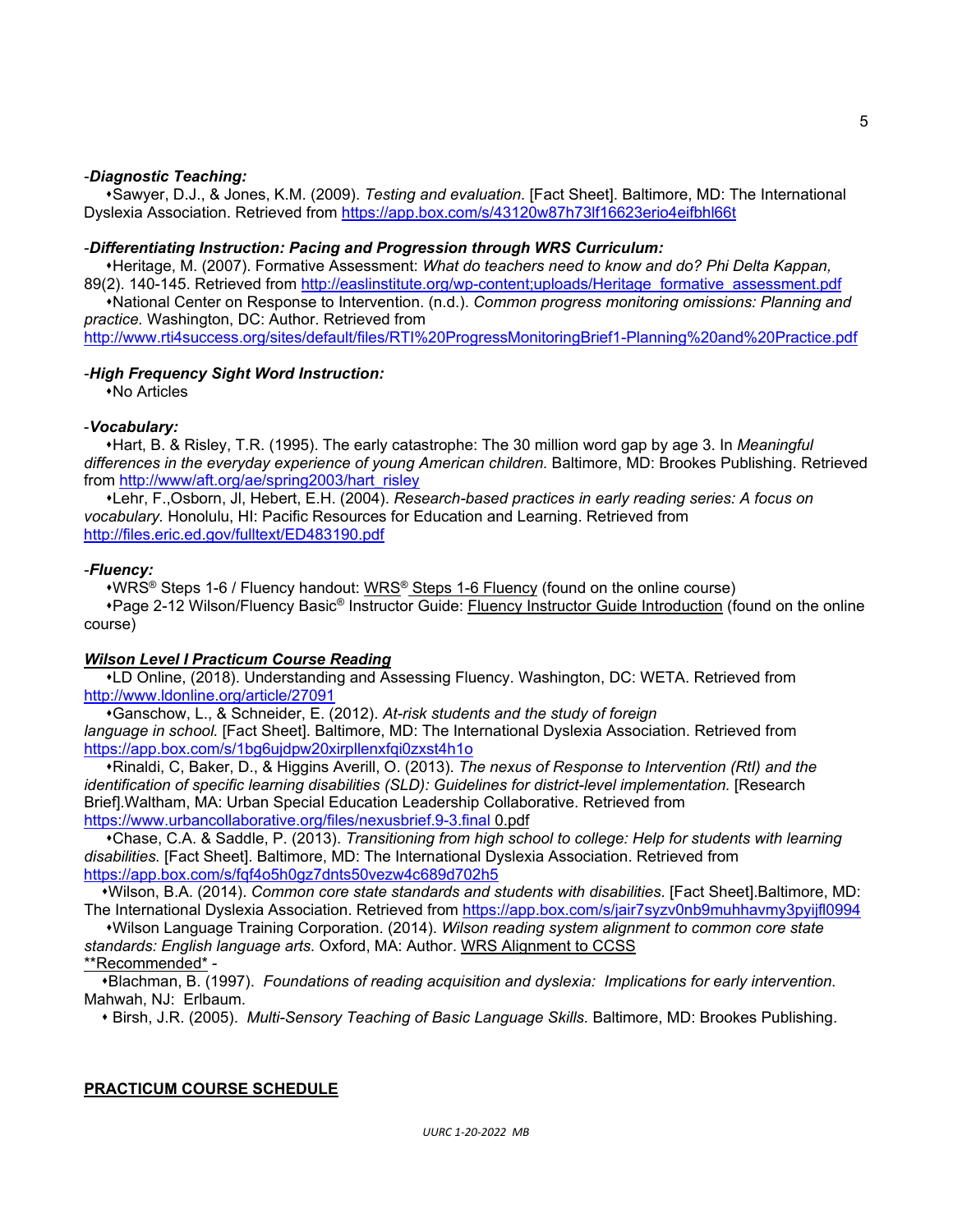## **Wilson**® **Start-Up – Lesson Component Overview & Baseline Assessment**

- history of research on severe reading difficulties—in particular, dyslexia
- clinical practicum as a form of professional development
- overview of a Wilson® Level I intervention lesson
- overview of performance-based and standardized measures required for practicum student selection
- student selection
- overview of Wilson® & UURC requirements for Level I certification
- tour of Wilson® Academy and steps 1-6 on-line course

#### **Implementation Meeting 1 (Fall)**

Step 1 key components of instruction – decoding & encoding CVC words

Base Word and Suffix Procedures for reading and spelling

High Frequency/Sight Word Instruction and Vocabulary Instruction

Diagnostic Lesson Planning and Execution

Controlled Text Passage Reading with accuracy focus using visualization, replay/rehearse. retell, and Comprehension S.O.S

Student Mastery, Pacing and Progressing

On-line course assignments

Course Reading (This information has been provided to the participants in their WRS Steps 1-6 Practicum companion online course.)

LD Online. (2018). Understanding and Assessing Fluency. Washington, DC: WETA. Retrieved from [www.ldonline.org/article/27091/](http://www.ldonline.org/article/27091/) 

### **UURC Coaching Session 1 (Fall)**

- decoding & encoding in CVC words: modeling, peer practice, Q&A with instructional techniques for WRS lesson parts
- model, peer practice suffix procedures
- review lesson plans/posttesting

#### **Implementation Meeting 2 (Fall)**

Step 2 key components of instruction – decoding & encoding words with blends, closed syllable & welded sounds and common Latin-base elements.

Expectations for Student's Written Work and Teacher Plan book.

High Frequency/Sight Word Instruction and Vocabulary Instruction

Controlled Text – fluency work

Review WRS® Steps 1-6 Practicum Observation Long Form and WRS® Steps 1-6 Practicum Participant Study Guide

On-line course assignments

#### **UURC Coaching Session 2 (Fall)**

- review decoding & encoding CVC words with blends
- review of closed syllable
- review decoding & encoding welded sounds
- review high frequency / sight word instruction
- review vocabulary instruction
- model, peer practice comprehension S.O.S., part 9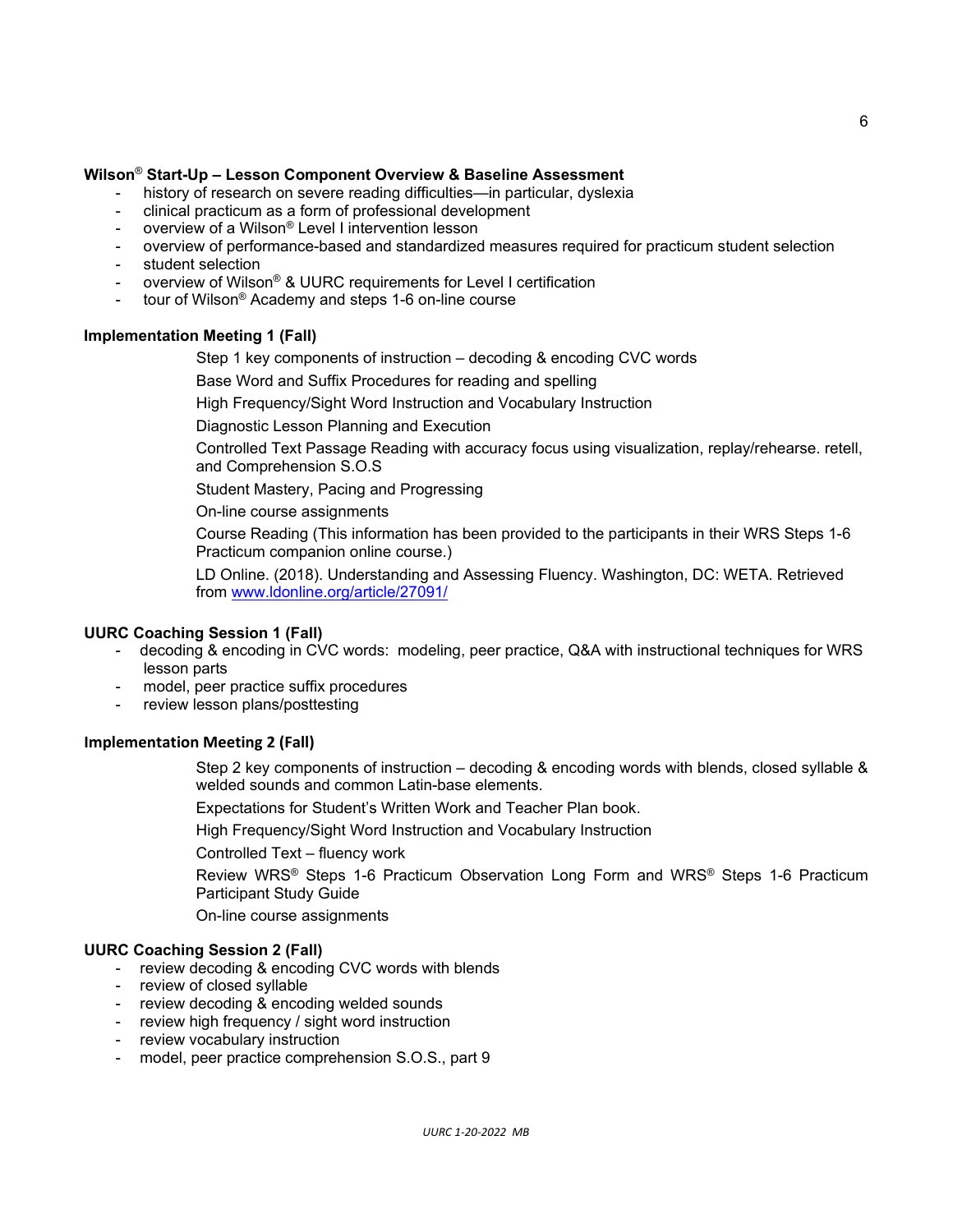## **Implementation Meeting 3 (Fall)**

Step 3 key components of instruction – transitioning from one-syllable words to multisyllabic words using syllable division rules for decoding and spelling

Base word, affixes, closed syllable Latin-base elements, and complex words

Demonstrate how to address schwa in decoding and spelling

Listening Comprehension with Enriched Text: Narrative and Informational, including replay/rehearse and retell with Comprehension S.O.S.

On-line course assignments

## **UURC Coaching Session 3 (Spring)**

- model, peer practice closed syllables division rules
- review of schwa for reading & spelling
- model, peer practice comprehension S.O.S., part 10 / enriched & decodable text

## **Implementation Meeting 4 (Spring)**

Step 4 key components of instruction - decoding and spelling VCe words.

Base word, affixes, VCe syllable Latin-base elements, and complex words

Practicum Student Posttesting and Practicum Student Final Report

Automaticity/Fluency

WRS® Level I Certification End-of-Training Requirements and Application of Skills

Reading Comprehension with non-controlled readable text (tasks: interactive oral reading,

scaffolded silent reading, and oral fluency).

On-line course assignments

### **UURC Coaching Session 4 (Spring)**

- model, peer practice syllable division for combinations of VCe with closed syllables in 2 & 3 syllable words
- review accuracy vs. fluency procedures for reading & spelling
- review end of year forms, post-testing process

# **Implementation Meeting 5 (Spring)**

Step 5 & 6 key components of instruction – language concepts taught in WRS Steps 5 & 6 Responsiveness to Student's Needs Finalizing Certification Requirements WRS® Implementation Plans **WADE** WRS® Level II Training Educational Landscape Laws On-line course assignments

# **UNIVERSITY REQUIREMENTS & CRITERIA**

# **Americans with Disabilities Act (ADA)**

The University of Utah seeks to provide equal access to its programs, services, and activities for people with disabilities. If you will need accommodations in this class, reasonable prior notice needs to be given to the Center for Disability Services, 162 Union Building, [http://www.sa.utah.edu/ds,](http://www.sa.utah.edu/ds) 581-5020 (V/TDD). CDS will work with us